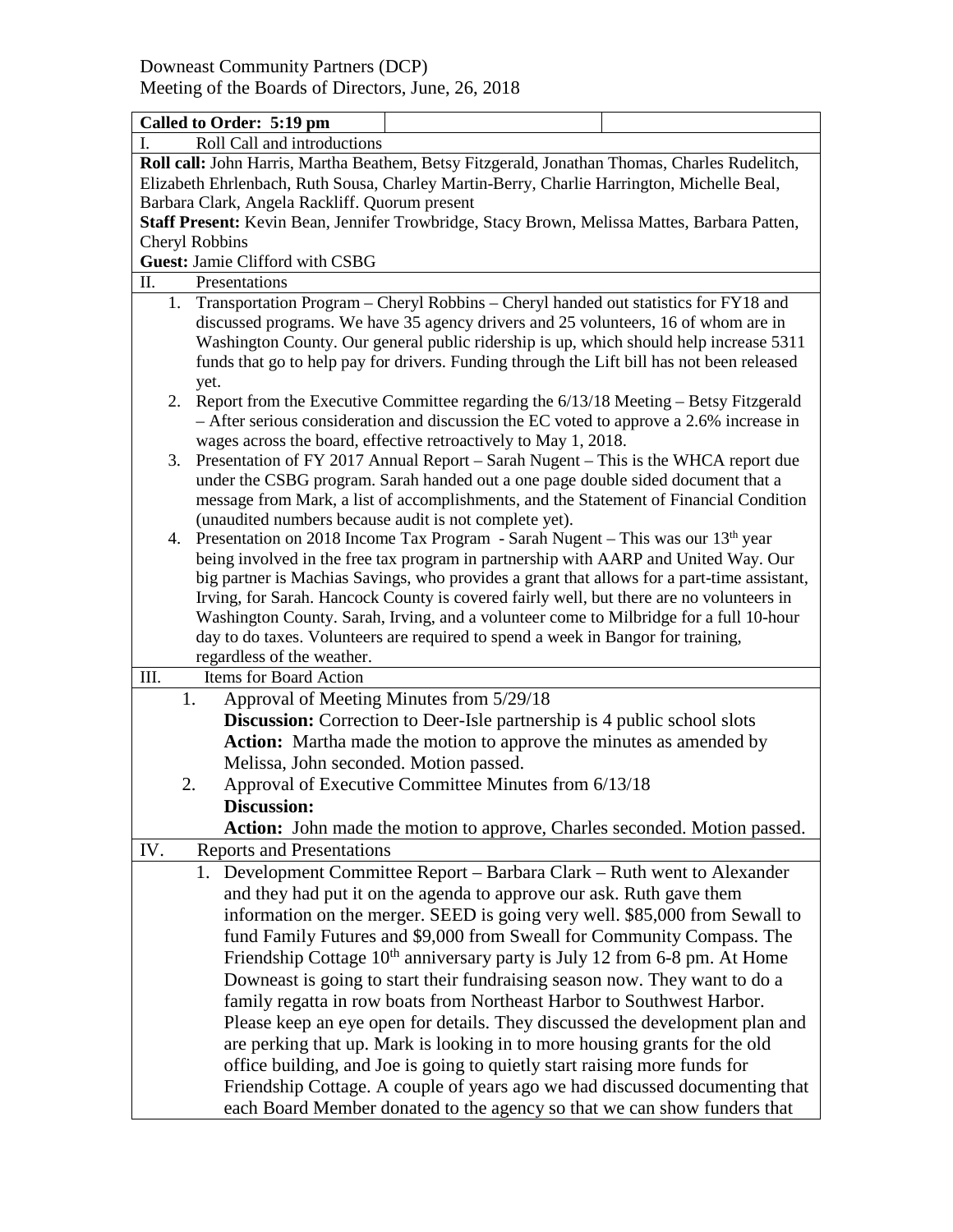our Board is behind us. Kevin believes we are at 80-90% giving. Donating mileage to the meetings counts as giving. Question: How do we keep track of grants? Each Director who receives a grant is responsible for that grant. It is in the work plan to have a system to track this more formally. It is unusual for us to miss a report on a grant under the current system. Gouldsboro is missing from the SEED report? Last year they did not appropriate us any money. They got a letter this year and Sarah will follow up with them.

- 2. Strategic Plan Update Committee Members See Chair's Report
- 3. Executive Directors Report Mark Green Childcare rates have come out from the State. This is something that comes out every couple of years. We will be reviewing these and will make a recommendation to the Board, giving parents 60 days notice. Mark would like to have this approved through the Executive Committee. Jessica did bring the paperwork for us to raise our rates; the rates are not for TANF or ASPIRE until they decided to raise their rates, probably in a couple of months.

Jonesport Nursing Home recently closed. Anne Ossanna went to the meeting and listened; she has spoken with Dr. London about the possibility of Adult Day in Jonesport, who is interested in this but right now they are working to keep the nursing home.

The Milbridge project is underway. The front of the building has been demolished.

4. Finance Directors Report – Kevin Bean – Our deficit from last month took a big hit, it is now at \$147K. A couple of items are expected to reverse this in the next month or two. One was a contract we were expecting to pay out with another CAP ran into some issues, but Kevin has that figured out for resolution. Cash and ARs are down.

Childcare revenues are down, Stacy and Kevin have been working on ideas, including looking at allocations again. They met with Penquis last week to discuss their allocations to get some ideas about what may work better. Penquis has a weighted system to allocate expenses between HS and Childcare that takes into account the increased requirements from HS over Childcare. Rough estimates are that childcare expenses will be reduced by about \$100K. Kevin is looking at an under-expenditure in HS because we may not be taking advantage of allocation of the expenses. With the mix of slots we have right now, the majority is being charged to childcare, but Kevin and Stacy believe they can be charging more to the State and Federal HS contracts. Our revenues for childcare are way down in comparison to the expenses. The plan is to come to the July meeting with this reallocation being completed, as well as utilizing funds from the endowment to put towards the deficit from last year's HS programs. Kevin's estimate is \$40K at this point.

Friendship Cottage is still losing every months with billable hours short last month compared to budget. We do now have 19 participants. The revision of